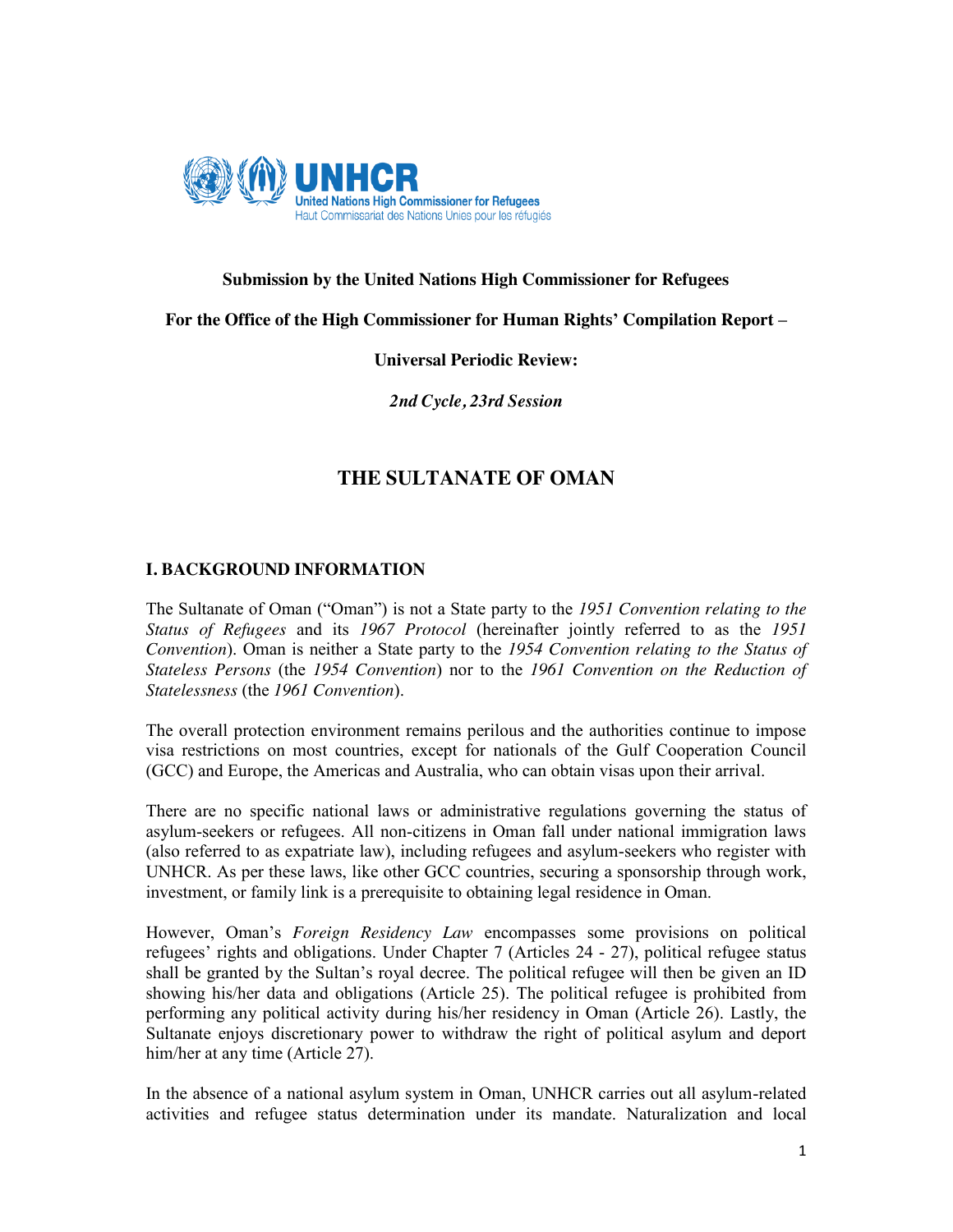integration prospects for refugees (under UNHCR's mandate) are extremely limited. The potential for voluntary repatriation is also limited, in view of the fact that the situation in countries of origin is not usually conducive to safe return (most asylum-seekers in Oman originate from Iraq). Refugees are only allowed to stay and work ( if they are in the country based on a work visa, which is the case for the majority ) in the country temporarily, pending the identification of a suitable durable solution, such as voluntary repatriation or resettlement. Resettlement is used strategically as a protection tool by UNHCR, mainly for persons who have been identified as having serious protection risks in Oman or who are at imminent risk of deportation. However, the resettlement process can often be lengthy and leaves refugees in a difficult situation while awaiting the processing of their resettlement case.

To grant a permit for refugees to remain in Oman beyond the legal residence period requires a special action through diplomatic communication and an official request from UNHCR. Such a permit is temporary, pending the finalization of resettlement procedures to a third country. Selection missions by resettlement countries are facilitated to examine cases in Oman. The departure of accepted refugees to resettlement countries is conducted through close collaboration between the Ministry of Foreign Affairs, the Ministry of Interior, IOM, ICMC and UNHCR.

As of 31 December 2014, Oman hosted a caseload of 231 individual asylum-seekers and 151 refugees, who originate primarily from Iraq.

Refugees and asylum-seekers in Oman live mainly in urban areas and the vast majority of them possess valid residence permits, meaning they have secured a sponsorship through work, investment, or a family link.

UNHCR continues to issue refugee and asylum- seeker certificates based on protection needs, including to those refugees who also possess a valid Omani residence permit. Refugees and asylum-seekers with a legal presence in the country enjoy access to various types of documentation issued by the Government.

To date, no case of a known stateless person in Oman has come to the attention of UNHCR. While the nationality law of Oman has some safeguards to prevent statelessness, recent legislative changes may increase the risk of statelessness for certain groups (see Issue 2 below).

#### **II. ACHIEVEMENTS AND POSITIVE DEVELOPMENTS**

Although Oman is not party to the *1951 Convention* and does not have a national framework regulating issues related to asylum, Article 36 of the *Constitution* prohibits *refoulement* and the authorities generally refrain from the deportation of persons in need of international protection to territories where their safety or health would be at risk.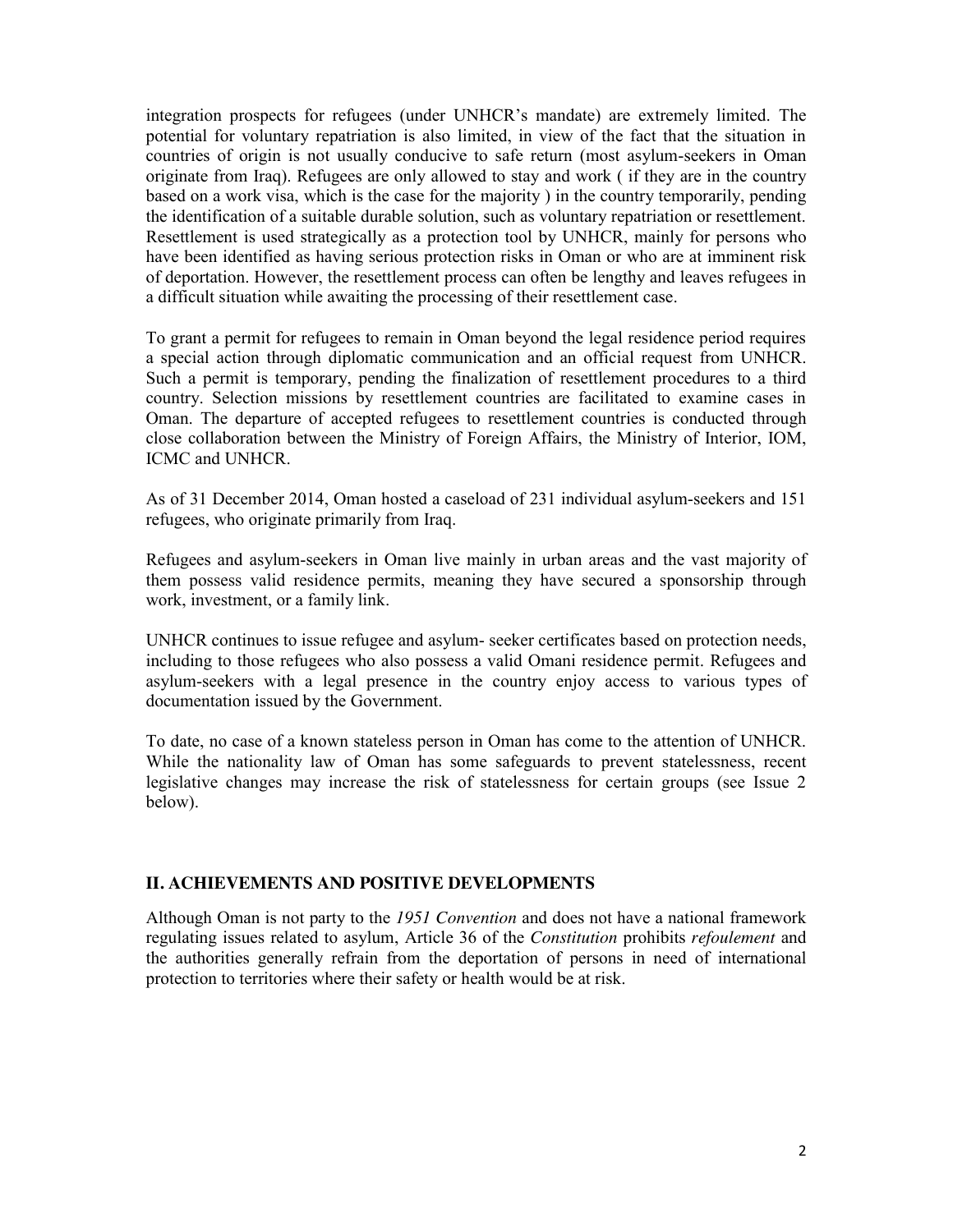## **III. KEY PROTECTION ISSUES, CHALLENGES AND RECOMMENDATIONS**

### **Issue 1: Accession to the** *1951 Refugee Convention* **and establishment of a national asylum framework**

Accession to the *1951 Convention* and the establishment of a national legal and institutional framework would provide a clearer basis for the Government to provide refugees with international protection and ensure the quality of the asylum process.

UNHCR does not have any formalized MoU with the Government of Oman. Thus, all persons in need of international protection fall under the *Foreign Residency Law* and there are no exceptions made for them, particularly those who have failed to secure a residence permit. For this reason, such individuals are denied access to public services and face the risk of deportation. Furthermore with the implementation of the Omani job nationalization policy ("Omanization"), many non-Omanis (including persons in need of international protection) are losing their jobs and will be targeted for forceful deportation.

Accession to the *1951 Refugee Convention* and its *1967 Protocol* would greatly improve protection for refugees and asylum-seekers.

#### **Recommendations:**

UNHCR recommends that the Government of Oman:

- Accede to the *1951 Convention* and its *1967 Protocol*;<sup>1</sup>
- Adopt national asylum legislation; and
- x Ensure full respect of the principle of *non-refoulement*.

#### **Issue 2: Prevention of statelessness and protection of stateless persons**

The nationality law of Oman provides some safeguards against statelessness. However, Oman has recently issued a new Omani *Nationality Law Royal Decree* (RD 38/14) that could have a significant impact on access to citizenship for children born to mixed parents. This law has already been adopted and announced on 12 August 2014, and will come into force after six months from its announcement, i.e. on 12 March 2015. However, to date, there has been no official information to confirm if this has been effected. Under this new law, mothers can confer nationality to their children born either in their home countries or abroad if the fathers are unknown or are former Omani nationals. 2

*Law No 38/14* has also introduced the following new requirements for non-Omani women married to Omani citizens to apply for citizenship: <sup>3</sup>

Her marriage should have taken place after obtaining approval from the Ministry;

 <sup>1</sup> Accession to the *1961 Convention* and its *1967 Protocol* was also recommended during the 1st cycle UPR examination of Oman, but has not yet been implemented. See: Report of the Working Group of the Universal Periodic Review: Oman, A/HRC/17/7, 24 March 2011, para. 90.13 (recommended by Slovakia), available at: http://daccess-dds-ny.un.org/doc/UNDOC/GEN/G11/123/65/PDF/G1112365.pdf.

<sup>2</sup> UNHCR Background Note on *Gender Equality, Nationality and Statelessness 2014*, available at: http://www.unhcr.org/4f5886306.html.

<sup>3</sup> *The new Omani Nationality Law: How big is the departure from the old law?* Oman Law Blog, 13 October 2014, available at: http://omanlawblog.curtis.com/2014/10/the-new-omani-nationality-law-how-big.html.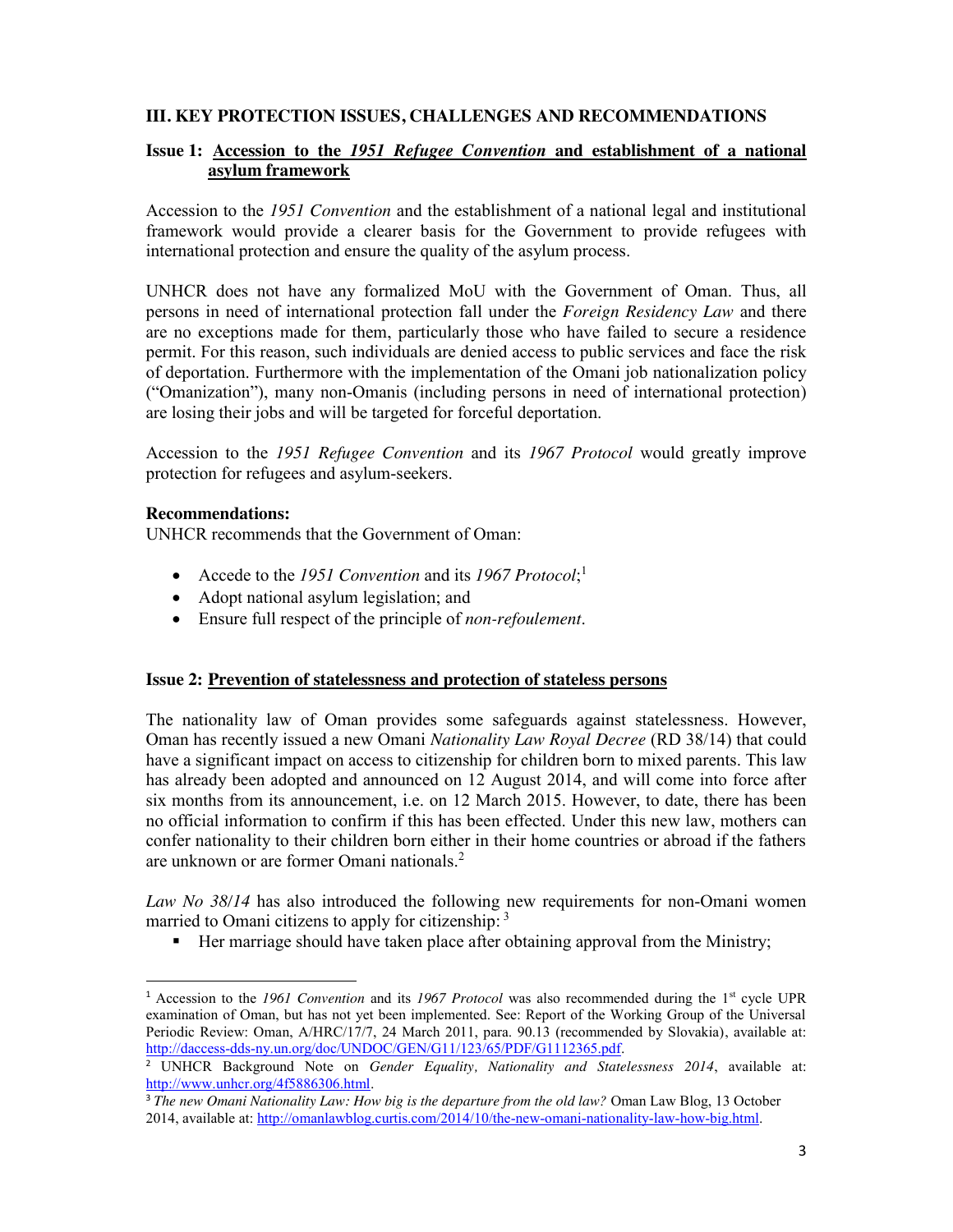- She shall have a son from her Omani husband;
- She should have been married to her Omani husband and resided with him in Oman for at least 10 continuous years;
- She must be able to communicate in the Arabic language; and
- She must possess sound conduct and character and should not have been convicted of any crime or offence in breach of trust, unless she has been rehabilitated.

Omani fathers will not be entitled to confer their nationality on their children unless they have obtained prior approval of their marriages with non-Omani women from the Minister of Interior. Taking into consideration increased international mobility and the resulting mixed marriages, this will put many children at risk of statelessness.

Accession by Oman to the international statelessness instruments would establish a stronger framework to resolve existing and/or any future cases of statelessness, prevent and reduce statelessness, and avoid the detrimental effects of statelessness on individuals and society by ensuring a minimum standard of treatment for stateless persons.

The *1954 Convention* ensures minimum standards of treatment for stateless persons in respect to a number of fundamental rights. These include, but are not limited to, the right to education, employment, housing and public relief. The *1954 Convention* also guarantees stateless persons a right to identity and travel documents and to administrative assistance.

The *1961 Convention* establishes an international framework to ensure the right of every person to a nationality by establishing safeguards to prevent statelessness at birth and later in life. This instrument is therefore complementary to standards contained in other human rights treaties that address the right to a nationality. An increase in the number of State parties to these two *Conventions* is essential to strengthening international efforts to prevent and reduce statelessness and to ensuring full enjoyment of a number of these rights.

Oman is not a State party to the *International Covenant on Economic, Social and Cultural Rights* (*ICESCR*) nor to the *International Covenant on Civil and Political Rights* (*ICCPR*). Both of these instruments contain important provisions that would enhance the enjoyment of fundamental human rights by stateless persons and persons in need of international protection. Oman acceded to the *Convention on the Elimination of All Forms of Discrimination against Women* (*CEDAW*) in 2006, with a general reservation to all *CEDAW* provisions that are not in accordance with Shari'a and the legislation in force in the country. Oman also maintains reservations to *CEDAW* Articles 9  $(2)$ ,  $\frac{4}{15}$  (4),  $\frac{5}{16}$  (a), (c), and (f),  $\frac{6}{29}$  $(1)$ .<sup>7</sup> Several of these Articles contain provisions that are central to the purpose of the *Convention* and the CEDAW Committee has indicated that: "The Committee is of the opinion that a general reservation, as well as the reservation to article 16 are contrary to the

 $\overline{a}$ 

<sup>4</sup> "States Parties shall grant women equal rights with men with respect to the nationality of their children."

<sup>5</sup> "States Parties shall accord to men and women the same rights with regard to the law relating to the movement of persons and the freedom to choose their residence and domicile."

<sup>6</sup> "States Parties shall take all appropriate measures to eliminate discrimination against women in all matters relating to marriage and family relations and in particular shall ensure, on a basis of equality of men and women: (a) The same right to enter into marriage;...(c) The same rights and responsibilities during marriage and at its dissolution;…(f) The same rights and responsibilities with regard to guardianship, wardship, trusteeship and adoption of children, or similar institutions where these concepts exist in national legislation; in all cases the interests of the children shall be paramount".

<sup>7</sup> Related to the administration of the *Convention* and arbitration in the event of a dispute.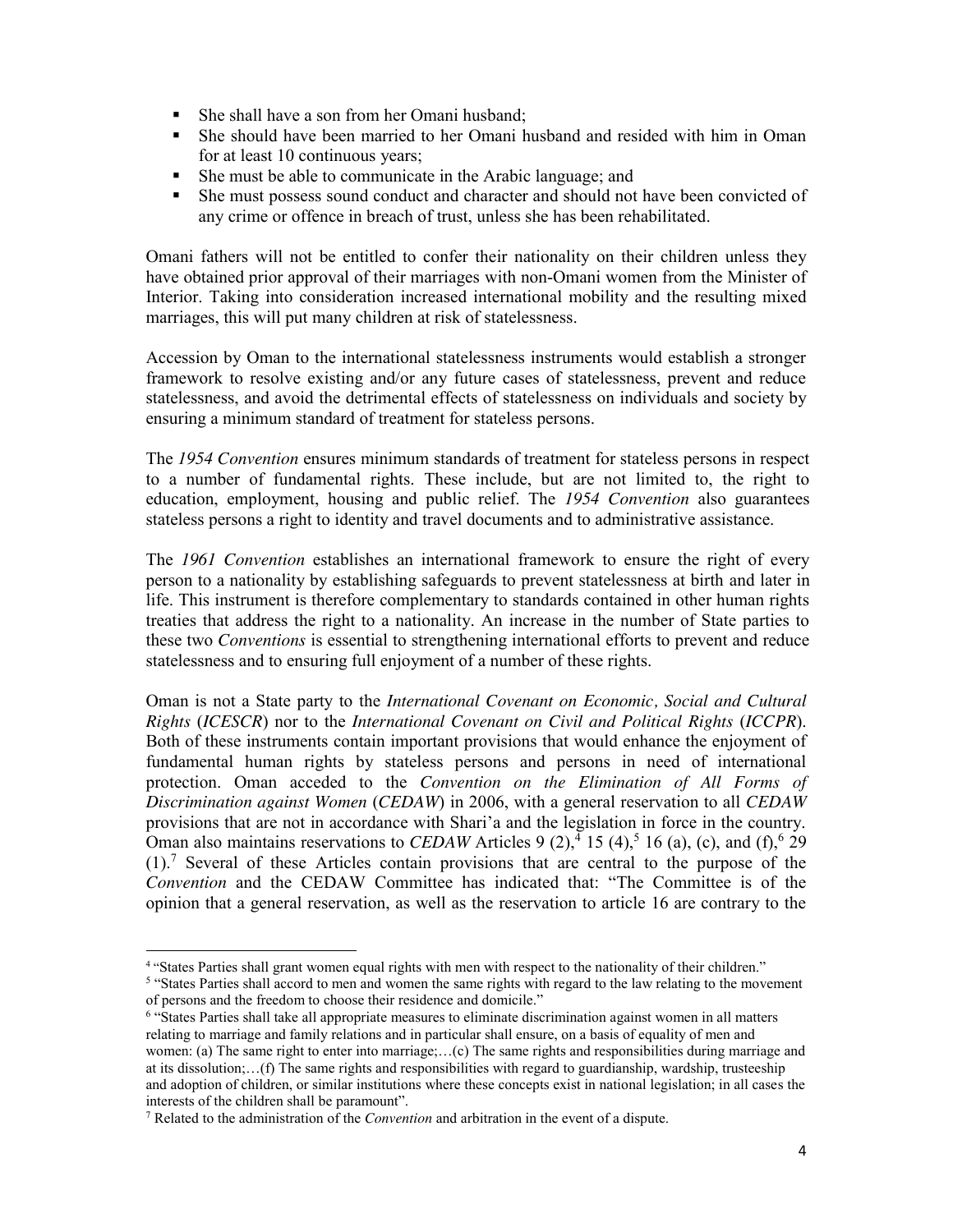object and purpose of the Convention and are thus impermissible under article 28 of the Convention."<sup>8</sup>

## **Recommendations:**

UNHCR recommends that the Government of Oman:

- Accede to the *ICESCR*;<sup>9</sup>
- Accede to the  $ICCPR$ ;<sup>10</sup>
- Accede to the *1954* and *1961 Statelessness Conventions*;<sup>11</sup>
- Amend the newly issued *Nationality Law* by removing all gender-related discriminatory provisions; $^{12}$
- Remove the reservations to the above-mentioned articles of the *CEDAW*, particularly those relating to the equal rights of women with respect to passing on their nationality to their children; $^{13}$  and
- Ensure issuance of legal documents for stateless persons.

## **Issue 3: Human Trafficking**<sup>14</sup>

Oman is a destination and transit country for men and women, primarily from India, Pakistan, Bangladesh, Sri Lanka, the Philippines and Indonesia, who are subjected to conditions of forced labour and, to a lesser extent, forced prostitution. Most migrants travel willingly and legally to Oman with the expectation of employment in domestic service or as low-skilled workers in the country's construction, agriculture or service sectors. Some subsequently face conditions of forced labour, such as the withholding of passports and other restrictions on movement, non-payment of wages, long working hours without food or rest, threats and physical or sexual abuse. Government sources note that runaway domestic workers are also susceptible to coercion into forced prostitution. Unscrupulous labour recruitment agencies

 $\overline{a}$ UN Committee on the Elimination of Discrimination against Women Concluding Observation, CEDAW/C/OMN/CO/1, para. 15 November 2011, available at: http://tbinternet.ohchr.org/\_layouts/treatybodyexternal/TBSearch.aspx?Lang=en&TreatyID=3&DocTypeID=5.

<sup>&</sup>lt;sup>9</sup> Also recommended during the 1<sup>st</sup> cycle UPR examination of Oman, but has not yet been implemented. See: Report of the Working Group of the Universal Periodic Review: Oman, A/HRC/17/7, 24 March 2011, paras. 90.1 – 90.9, available at: http://daccess-dds-ny.un.org/doc/UNDOC/GEN/G11/123/65/PDF/G1112365.pdf.

 $10$  Also recommended during the 1<sup>st</sup> cycle UPR examination of Oman, but has not yet been implemented. See: Report of the Working Group of the Universal Periodic Review: Oman, A/HRC/17/7, 24 March 2011, paras. 90.1 – 90.9, available at: http://daccess-dds-ny.un.org/doc/UNDOC/GEN/G11/123/65/PDF/G1112365.pdf.

<sup>&</sup>lt;sup>11</sup> Also recommended during the  $1<sup>st</sup>$  cycle UPR examination of Oman, but has not yet been implemented. See: Report of the Working Group of the Universal Periodic Review: Oman, A/HRC/17/7, 24 March 2011, para. 90.13 (recommended by Slovakia), available at: http://daccess-ddsny.un.org/doc/UNDOC/GEN/G11/123/65/PDF/G1112365.pdf.

<sup>&</sup>lt;sup>12</sup> Also recommended during the  $1<sup>st</sup>$  cycle UPR examination of Oman, but has not yet been implemented. See: Report of the Working Group of the Universal Periodic Review: Oman, A/HRC/17/7, 24 March 2011, para. 90.34 and 91.2 (recommended by United States of America and France, respectively), available at: http://daccess-dds-ny.un.org/doc/UNDOC/GEN/G11/123/65/PDF/G1112365.pdf.

 $13$  Also recommended during the  $1<sup>st</sup>$  cycle UPR examination of Oman, but has not yet been implemented. See: Report of the Working Group of the Universal Periodic Review: Oman, A/HRC/17/7, 24 March 2011, paras. 90.16 and 90.17 (recommended by Brazil and Italy, respectively), available at: http://daccess-ddsny.un.org/doc/UNDOC/GEN/G11/123/65/PDF/G1112365.pdf.

 $14$  Various recommendations on trafficking were made to Oman during the  $1<sup>st</sup>$  cycle UPR, See Report of the Working Group of the Universal Periodic Review: Oman, A/HRC/17/7, 24 March 2011, paras. 89.48 – 89.53, available at: http://daccess-dds-ny.un.org/doc/UNDOC/GEN/G11/123/65/PDF/G1112365.pdf.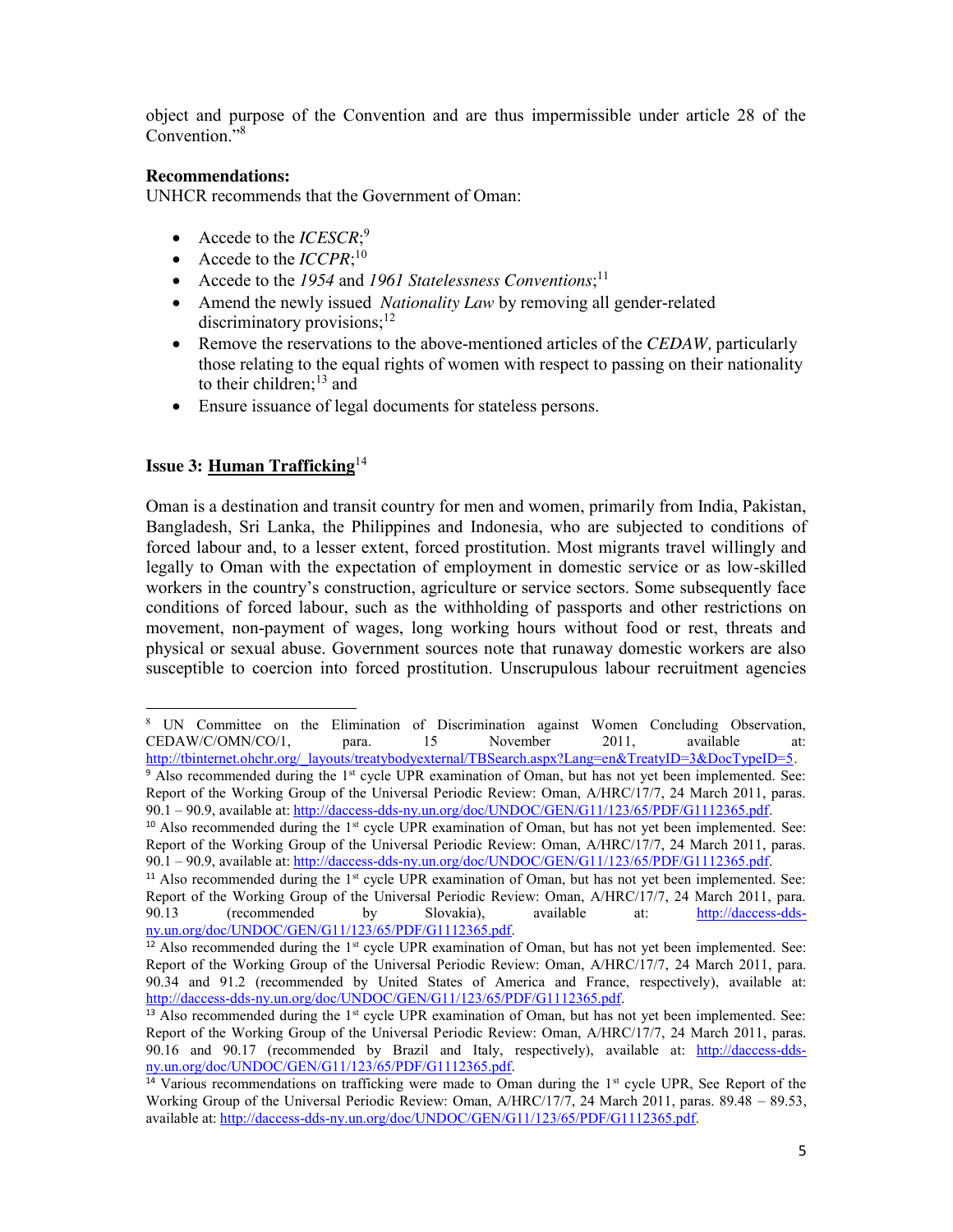and their sub-agents in migrants' countries of origin in South Asia, as well as labour brokers in the United Arab Emirates, Oman and Iran may deceive workers into accepting work. 15

We wish to note that victims of trafficking or persons at risk of being trafficking may have a well-founded fear of persecution in their country of origin or, due to the situation they have experienced, may be unable to return to their country of origin because their lives or physical integrity would be at risk. Therefore, victims of trafficking who may be in need of international protection must be promptly identified in order to protect them from *refoulement.*

## **Recommendations:**

UNHCR recommends that the Government of Oman:

- Significantly increase efforts to investigate and prosecute trafficking offenses, and sentence convicted traffickers to imprisonment;
- Make greater efforts to investigate and prosecute forced labour offenses, including those perpetrated by recruitment agents and employers;
- Establish a formal mechanism for cooperation between the IOM and the Public Prosecution to investigate and prosecute cases of labour trafficking;
- Institute formal procedures for identifying trafficking victims among all vulnerable populations, such as migrant workers and people in prostitution;
- Amend the restrictions on victim referrals to allow broader victim access to shelter care;
- Ensure that unidentified victims of trafficking are not punished for acts committed as a direct result of being subjected to human trafficking, such as immigration violations or prostitution;
- Enact and enforce strict penalties for employers who withhold their employees' passports, including Government officials; and
- Increase and enforce legal protections for domestic workers;
- Continue training Government officials to recognize and respond appropriately to human trafficking crimes; and
- Implement public awareness campaigns and other prevention programmes to reduce the demand for forced labour and commercial sex acts.

**Human Rights Liaison Unit Division of International Protection UNHCR March 2015**

 <sup>15</sup> *2014 Trafficking in Persons Report,* U.S Department of State/ Office to Monitor and Combat Trafficking in Persons, available at: http://www.state.gov/j/tip/rls/tiprpt/2014/index.htm.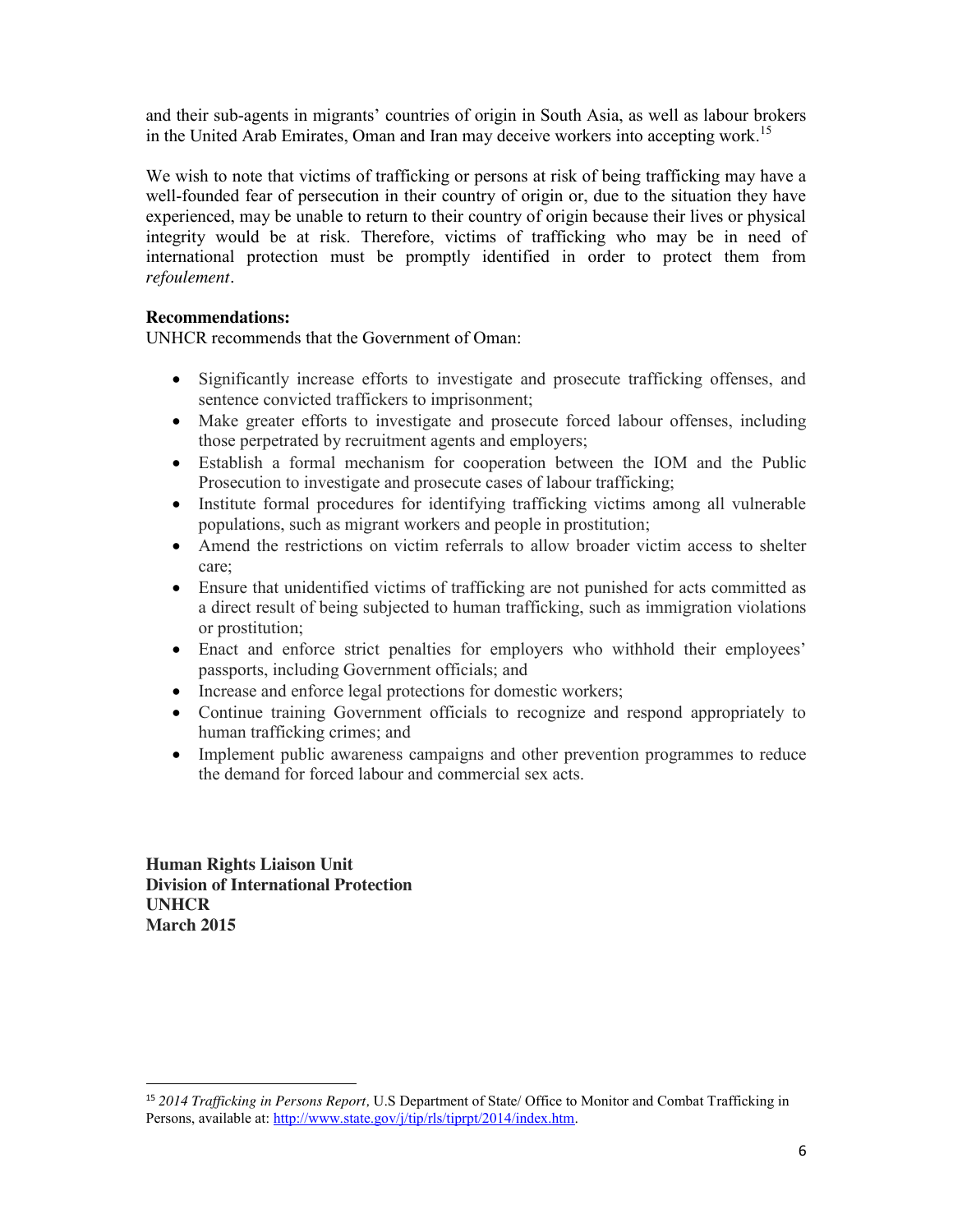## **Excerpts of Concluding Observations from UN Treaty Bodies**

## **OMAN**

We would like to bring your attention to the following excerpts from UN Treaty Monitoring Bodies' Concluding Observations (in this case Committee on the Elimination of Discrimination against Women) relating to issues of interest and persons of concern to UNHCR with regards to Oman.

#### *Committee on the Elimination of Discrimination against Women* Concluding observations (2011) CEDAW/C/OMN/CO/1

#### **Trafficking in persons and exploitation of prostitution**

29. Despite the promulgation of the Human Trafficking Act by Royal Decree No. 126/2008 and the establishment of the National Committee to Combat Human Trafficking, which is formulating a plan to combat human trafficking, the Committee is concerned about full implementation of this legislation and functioning of this institution to protect the rights of trafficked persons. In this context, it is particularly concerned at the lack of a mechanism that could provide for the early identification of victims. The Committee is also concerned about the lack of protection of the rights of trafficked women engaged in prostitution.

**30. The Committee calls upon the State party to:**

**(a) Ensure that victims of trafficking, including those women engaging in prostitution, are always considered and treated as victims, and are free from prosecution and deportation and are provided with necessary assistance and victim protection; and**

**(b) Increase efforts to detect, investigate, prosecute and punish cases of trafficking through national measures as well as with international, regional and bilateral cooperation with countries of origin and transit, including through the involvement of non-governmental organizations, to prevent trafficking through information sharing and mutual assistance.** 

#### **Nationality**

33. The Committee is deeply concerned that women and men do not enjoy equal rights to nationality in the State party. The Committee notes with concern that Omani women's legal inability to transfer their nationality to their children if and when the fathers are nonnationals, whereas Omani men are able to do so for their children born of foreign mothers, constitutes a clear violation of women's equal rights under the Convention. The Committee takes note of the State party's assurances that this situation does not lead to statelessness of children and/or their being deprived of social and economic benefits, but the Committee reiterates its views that this situation constitutes discrimination of Omani women vis-à-vis Omani men in regard to nationality and citizenship rights. The Committee is also concerned about the discrimination against women with regard to naturalization of their foreign spouses as the conditions for naturalization of foreign spouses are different for men and women under Omani law.

**34. The Committee calls upon the State party to withdraw its reservation to article 9 of the Convention and to amend its domestic laws to grant Omani women equal rights**